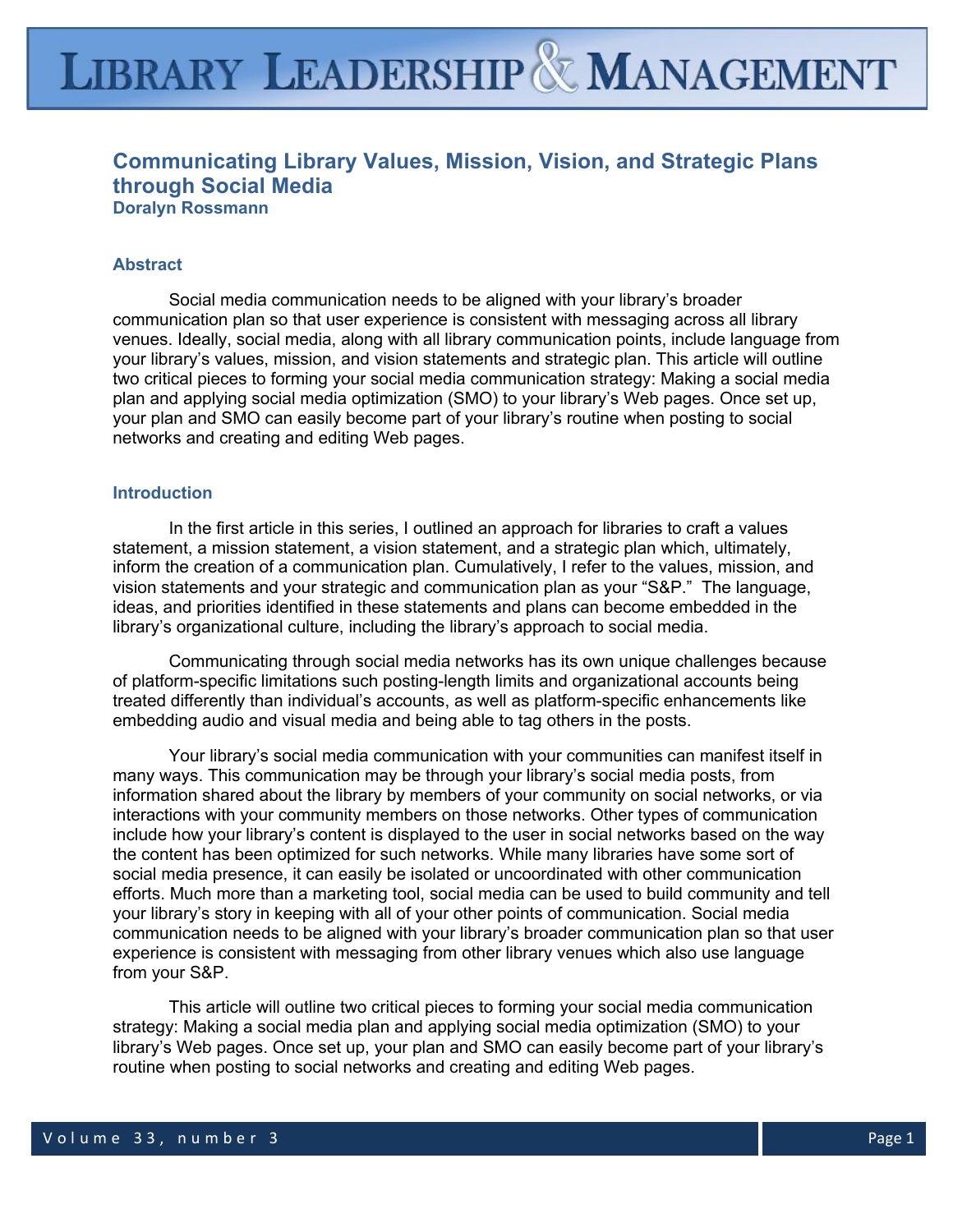Before engaging in social media efforts, consider the current social media landscape and the library's participation in it. Given the recent revelations about the manipulability of social media networks through automated accounts (a.k.a. bots) and through the algorithms used by the network developers themselves, it is important to consider the role of the library in these networks, whether participation in these networks aligns with the library's values, and the reasons why the library would be active in these networks.

# **Make a Social Media Plan**

# *Objective: Create a consistent approach to the library's participation on social media networks in alignment with the library's S&P*

To ensure you have an intentional communication approach to your social media efforts, a social media plan can help keep your social media voice consistent, authentic, and can make it easier for anyone on your staff to share responsibility for the library's social media efforts. It should be regularly updated and revised as staffing changes, as your library adjusts which social networks it is active on, as features change, and, of course, to reflect the latest language used in your S&P.

Your social media plan can start with some overarching social media goals and defined communities to keep you focused on what you intend to do and not do on those networks and who you intend to reach. Using language pulled directly from the values statement for Montana State University, the following approaches to your social media content, tone, and tenor might be established<sup>: 1</sup>

- Accountability: Expand beyond the concept of "Library as Building" by participating in social networks, emphasize "Library as Services" and "Library as Resources" to students, researchers, faculty, and to the greater library, university, and Montana community.
- Diversity, equity, and inclusion: Seek out and engage individuals and groups through social media who may be underrepresented or underserved by the University to give a voice to their needs and to respond with desired services and resources.
- Empathy: Promote feedback about existing and potential services and resources that allows the community to shape the library's offerings. Develop relationships through social media that will ultimately allow existing university communities as well as newlybuilt online communities to discover a library that is more relevant, approachable, valuable, and vital, with resulting increases in overall awareness and use of library services and library resources.
- Inquiry and innovation: Create an environment through social media networks that encourages a collaborative and enthusiastic approach to the pursuit of knowledge. Leverage new social media networks to forge cross-disciplinary and cross-cultural collaborations to create new ideas and ways of knowing.
- Openness and access: Engage a growing and active university community by expressing the services, collections, and personality of the library and the library employees through social networks.
- Teaching and learning: Provide training and advocacy for library and campus teaching resources and services through social networks.
- Transparency and communication: Serve as social media leaders on campus and in the community by developing expertise through research, real-time interactions, platform and trend awareness, instructional and teaching sessions, and successful online community building.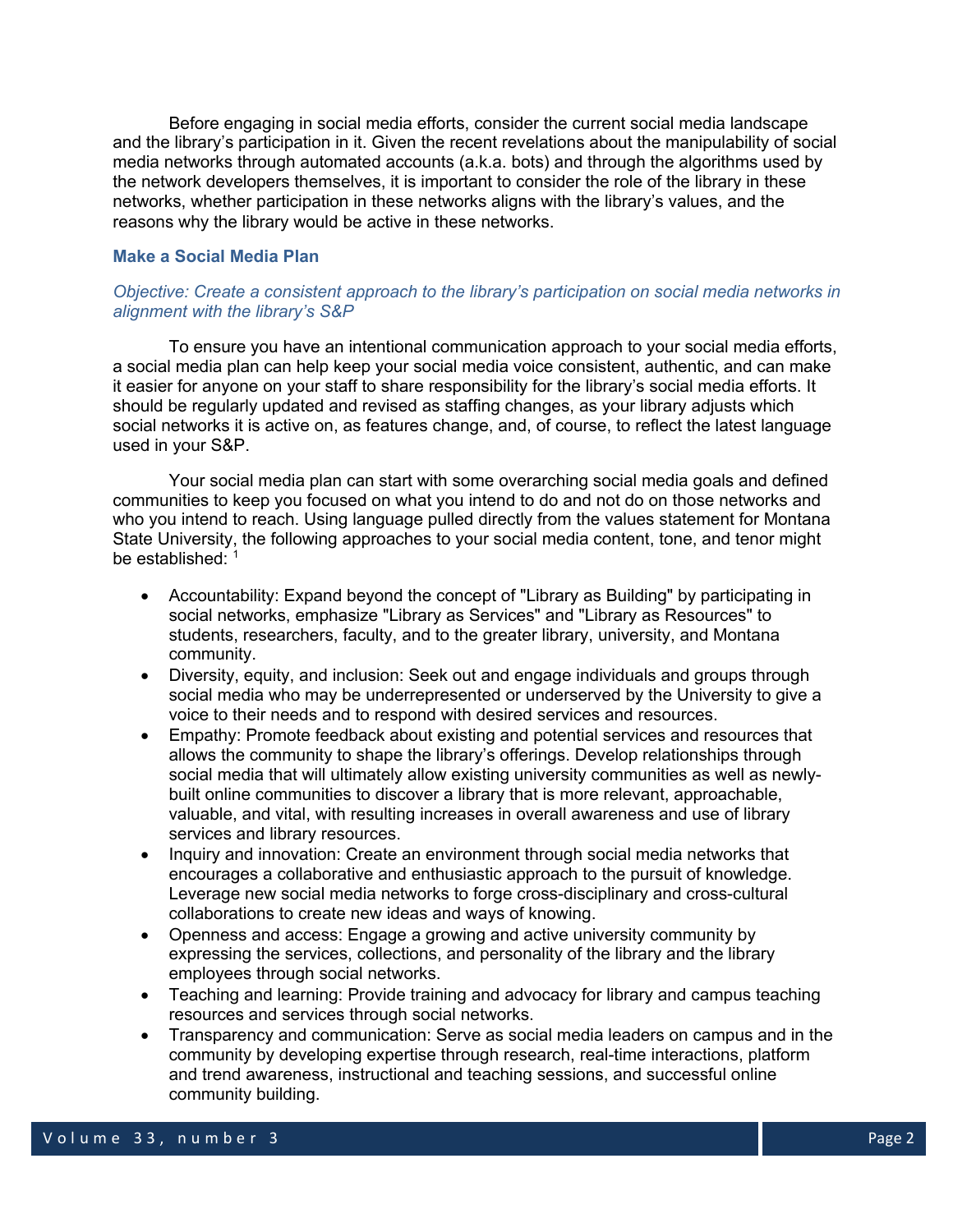Then, you can create a section for each social network your library uses with your approaches to using and engaging each network clearly outlined. Such a plan could include:

- Name of the social media network
- Person(s) responsible for posting
- Community Focus
- Goals
- Values
- Activity Foci
- Tone and Tenor
- Posting Frequency
- Posting Categories
- Services and Resources
- Ongoing Series
- Handle/Account name and location of password

A completed version of this plan could might look like:

- Name of the social media network: Twitter
- Person(s) responsible for posting: Ed and Abi
- Community Focus: Undergraduates at MSU and residents of Montana
- Goals: To connect with undergraduate students about how the library can contribute to their student life, to listen to students about how their library might serve them, to expose our community to our digital and special collections which have a focus on Montana so they use these resources more.
- Values: People; User-centeredness; Openness and access; Teaching and learning
- Activity Foci: Present a welcoming and responsive physical and digital library environment; Provide convenient access to extensive collections; Provide positive learning outcomes and develop users information literacy abilities.
- Tone and Tenor: Empathy; Transparency; People
- Posting Frequency: Daily, including original posts, shares of stories, retweets, replies, likes
- Posting Categories: Highlight information resources representing diverse communities; Promote e-databases and how they can be used for specific courses or majors; Show spaces or resources that have been optimized for accessibility; Show different kinds of spaces in the library; Share materials from digital collections, especially those which have been optimized for social media sharing through search engine optimization; Cross-tagging MSU Library partners
- Services and Resources: Partnerships with TRAILS and other MSU departments; Spaces/Service locations in library building; Collections; Research, Publication, and Data Services
- Ongoing Series: Where are we in the library?; Digital collections in support of specific days/events (e.g. Native American Photo Collection shared on Indigenous Peoples Day); #WaybackWednesday & #ThrowbackThursday
- Handle/Account name and location of password: @msulibrary, password on social media group's intranet space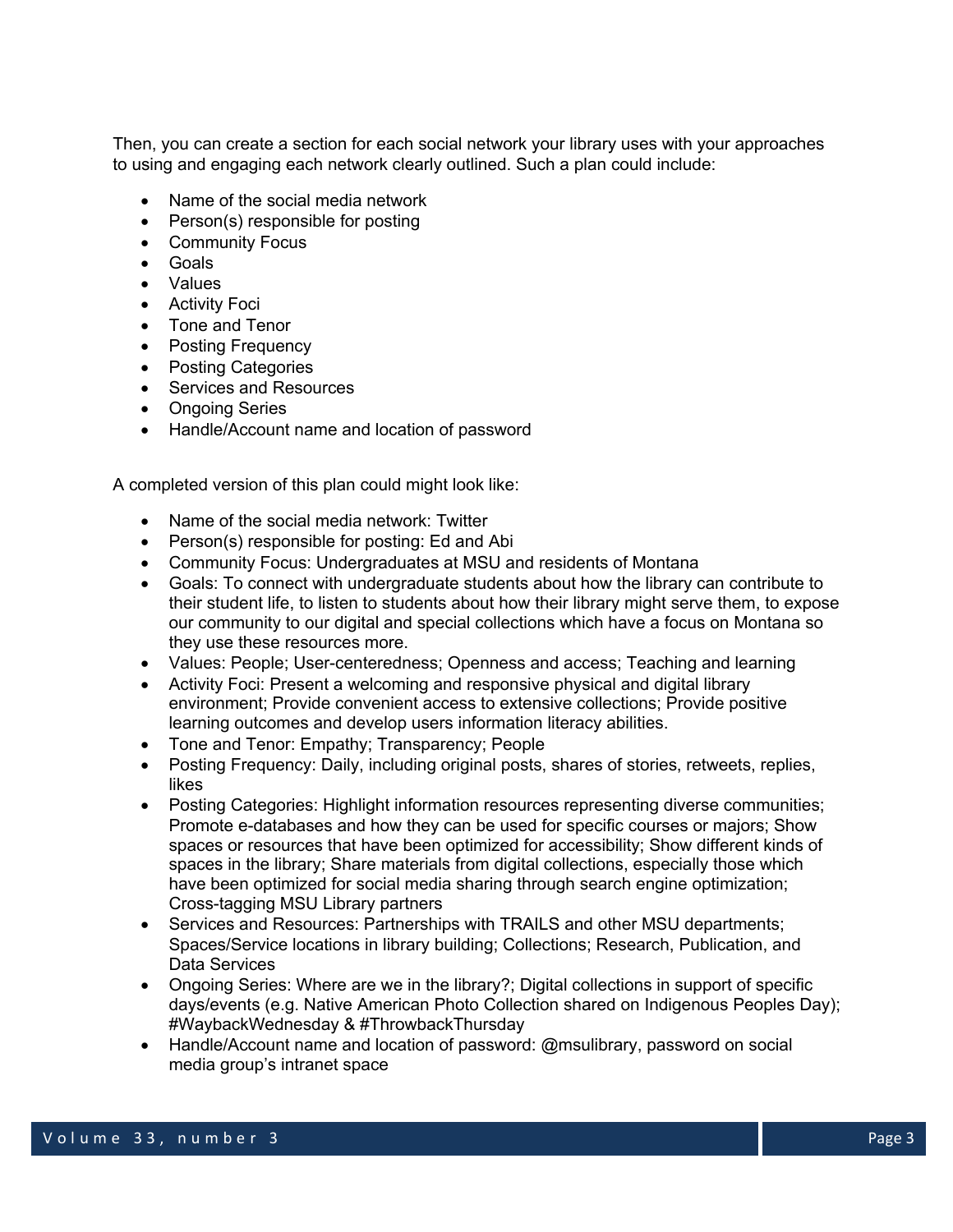In this example, we took a look at the S&P and filled in each of the categories.<sup>2,3</sup> The Goals section aligns with the MSU Library Vision Statement. The Values and Tone and Tenor sections were drawn from the MSU Library Values Statement. The Activity Focus items are objectives from the MSU Library Strategic Plan and the Posting Categories and the Services and Resources are initiatives in support of objectives from the Strategic Plan. The remaining categories depend on your library's time and resource capacity for participating in social media networks and can be tweaked in the future based on experiences with that specific social media platform. You can walk through this same process for each of your social media platforms to develop a comprehensive social media plan.

Going through this exercise of embedding elements of library's S&P in your social media plan results in making your S&P an active part of the language and content used by the library in social media networks. One other consideration that may align with your values is the role of the library in educating its community about the challenges of social media networks including privacy, algorithms used by the networks to control what information is displayed to you, and the potential of bots or fake accounts to be present in these networks. Ethically, when libraries participate in these networks, there is an implicit endorsement of the use of these networks. One of MSU Library's values is "Transparency and Communication" which suggests that it should be transparent about how it uses any data from these networks, that it should take opportunities to educate users in these networks, and it could consider encouraging the community to use alternative-to-mainstream networks such as Mastadon. $4$  Also, consider posting your social media plan to your library's Web site so that you can be transparent in your efforts. Whoever manages the library's social media efforts will likely be asked to post things for the library to social media from time to time which may be outside the scope of the social media plan. Use your social media plan to keep your posts within the elements of your S&P and remind anyone asking you to post that it needs to adhere to the social media plan.

# **Implement Social Media Optimization**

# *Objective: Create a consistent approach to the presentation of library content in social media networks in alignment with the library's S&P*

The other part of the social media sphere which is part of your communication plan adheres to the values of social media optimization (SMO). Rossmann and Young (2016) provide a comprehensive step-by-step guide for implementing social media optimization for your library. Here, we will explore some of those same concepts with the very intentional focus on carrying out your library's S&P as part of your SMO.

#### *Background of SMO*

As Rossmann and Young describe, "The primary goal of SMO for libraries is to encourage social media engagement and content sharing through the major social networks that constitute our users' learning and research environments. The primary outcome of SMO is an engaged community of library users. An engaged community can then generate many secondary effects, including increased Web traffic to library pages and increased library resources usage, as well as establishing and reinforcing the library as a trusted member of the community."<sup>5</sup>

There are five principles of SMO which include approaches to sharing content on social media networks and ways to optimize your library's Web content for sharing on these networks. Thus, an effective communication plan includes what you choose to communicate on social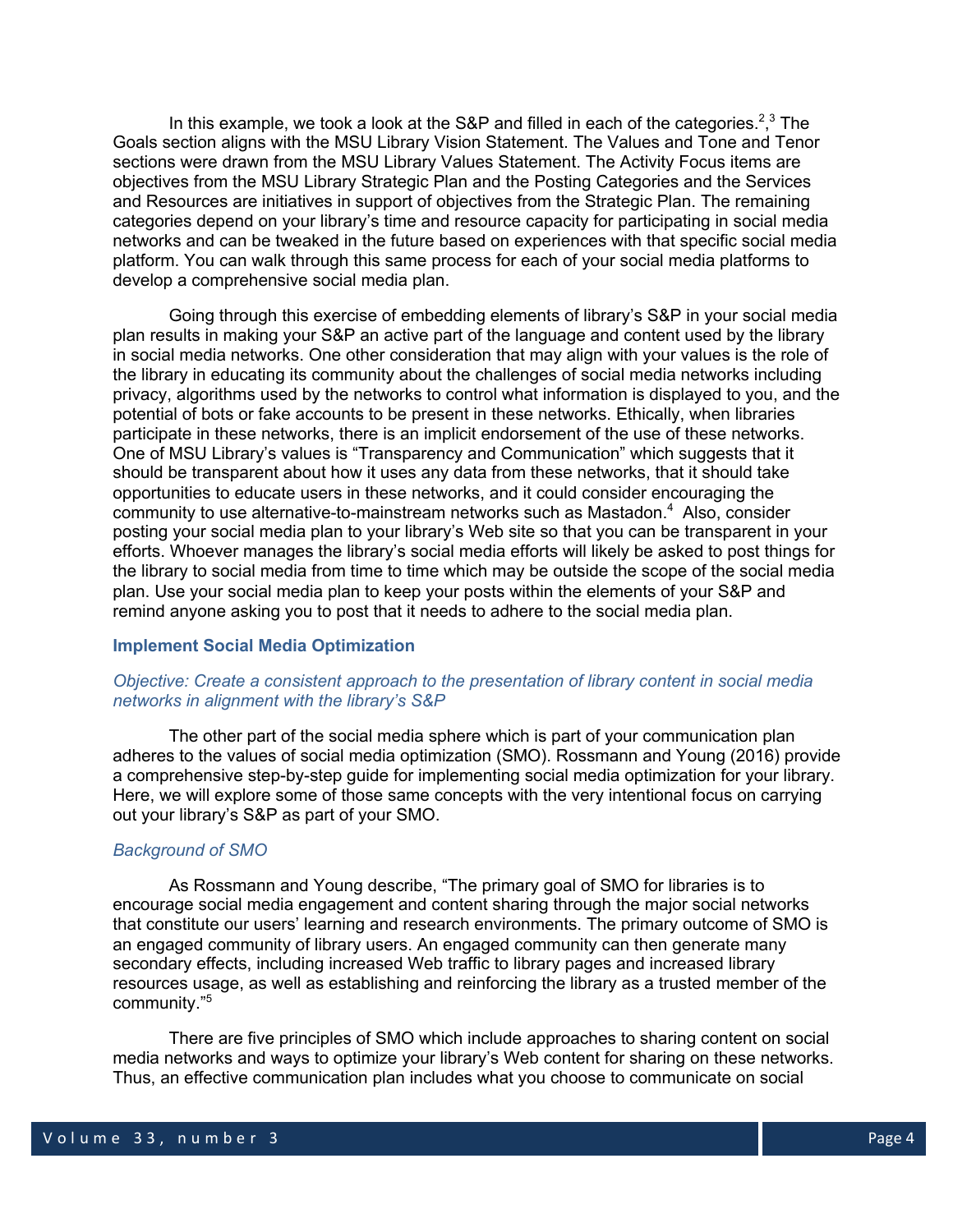networks, what you optimize for others to share on these networks, and how you optimize your information for interpretation by the algorithms used in these networks.

I recommend creating an SMO strategy that will accompany your strategic plan and uses language found throughout your S&P. From your strategic plan, consider the three ways you might use SMO: (1) Library Initiative Self-Promotion: decide which initiatives themselves are well-suited for your library to talk about on social media networks (such as a your library posting on Facebook about the remodeling of group study space in the library), (2) Library Initiative Others-Promotion: identify which initiatives themselves are well-suited for other people to share on social media networks (such as library users Tweeting about a new self-checkout station in the library), and (3) Library Content More Shareable: select which initiatives could benefit from improving shareability on social networks (such as adding coding to your digital collections Web pages to optimize those collections for display when posted to Facebook or Twitter). Some of your initiatives may not fit easily into any of these categories which means you do not need to apply any social media optimization techniques to them.

There are five principles to SMO. Each of these principles is described in the following section, with techniques to incorporate parts of the language from your S&P, as appropriate.

## *Principle 1: Create Shareable Content*

The first principle of SMO is to Create Shareable Content. Creating Shareable content means making the information your library provides online optimized for sharing on social media networks - both for sharing by the library and for others to share. Creating shareable content may be new content about your strategic initiatives or it may be optimizing existing content for shareability. This principal can help you with all three ways of applying SMO identified at the beginning of this section.

Here is one objective taken from the MSU Library's strategic plan:

Objective: 2.1. Create useful, dynamic, and accessible digital and physical spaces

Measure name: Digital Space Accessibility

#### Frequency of activity: Annually

Description: WAVE & Accessible social media (https://accessibility.umn.edu/tutorials/accessiblesocial-media)

Baseline for assessment: Accessibility audit

Target goal: Reduce number of WAVE errors, increase # items with social media optimization & and which are accessible

#### Proposed coordinator: Andrea

To help meet this objective to "create useful, dynamic, and accessible digital and physical spaces," it would be useful to learn about how digital library content posted to social media networks is rendered for screen readers for those with visual impairments. Facebook and Twitter allow you modify your Web pages for optimal sharing with coding called Facebook Open Graph Tags and Twitter Cards. The developer site for Twitter cards walks users through each of the steps for implementing the cards. $6$  One of the tags that can be added to images is an "alt" tag for an image shared on Twitter.<sup>7</sup> With this information added, any Tweets using the Web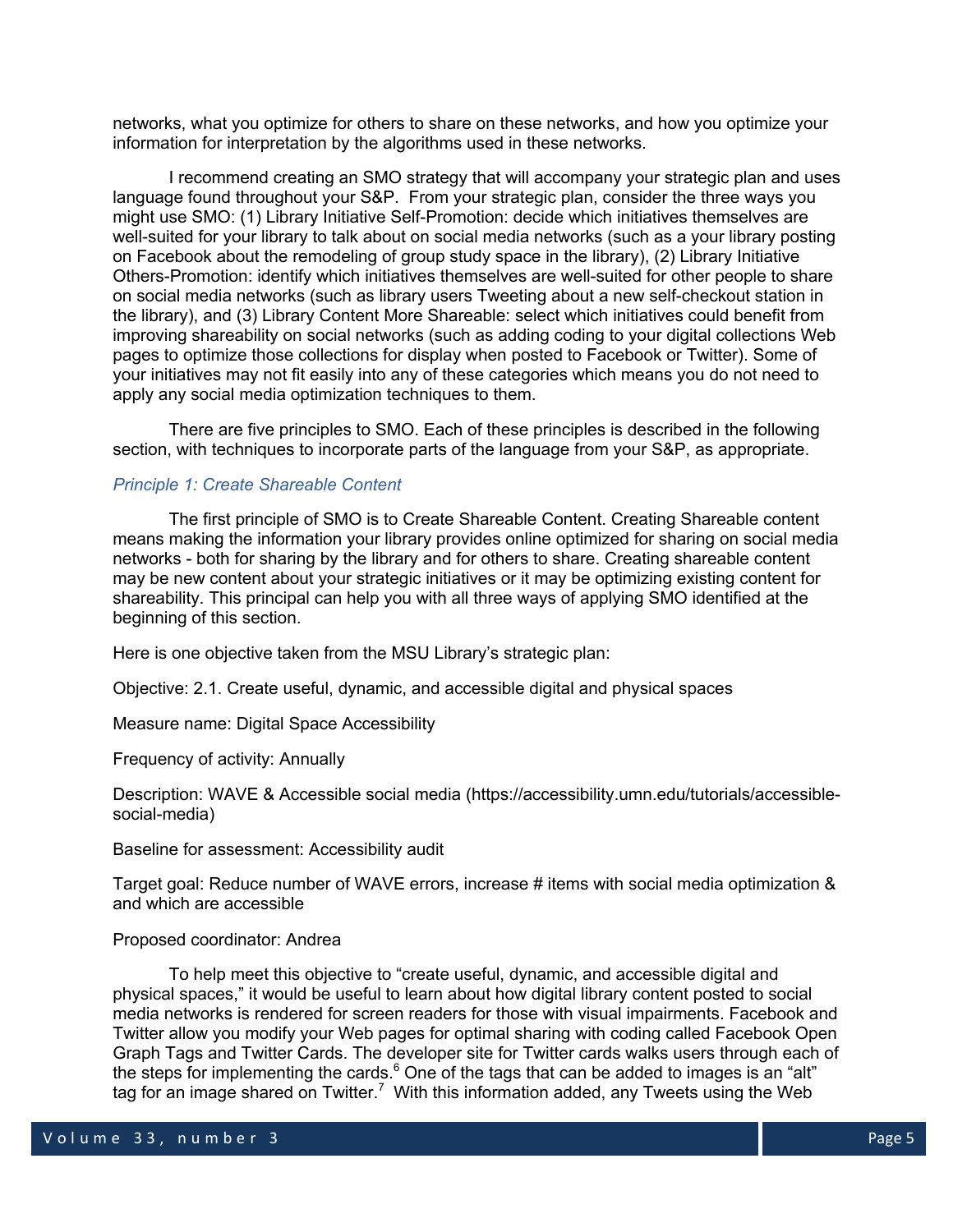address, or URL, for that image will include the title you put in the alt tag which can be interpreted by screen readers, making for more of your library content which is shareable and accessible.

You will want to create social media content specifically focused on the objectives for your strategic plan and which uses language from the parts of your S&P. It can be helpful to take your strategic plan and add columns to it to indicate if it will be shared on social media networks, which networks, and what the content might include.

# *Principle 2: Make Sharing Easy*

The next principle of SMO is to Make Sharing Easy. The idea behind this principle is to ensure the content you create has low barriers for others to share, re-share, or find through searching. For example, hashtags can be used on platforms like Twitter and Instagram to make content findable by anyone who follows or searches for that hashtag. If you're promoting the library's efforts to be open and transparent, take a look at the social media network where you will be posting and search possible hashtags and how they are being used. The hashtag "#transparency" seems to be dominated by exercise and fitness while "#governmenttransparency" seems more aligned with what a publicly supported university might have in mind. Also consider using multiple hashtags to make your content more discoverable and to send messages to your community of the sentiment of your posts.

Adding Facebook Open Graph Tags and Twitter Cards to your Web pages is another way to make your content more easily shared. Facebook Open Graph allows you to control how any URLs shared from you library's content is displayed on Facebook, including any images, and descriptions which, otherwise, are up to Facebook's algorithms to decide how information from a URL is interpreted. $8$  Likewise, Twitter Cards provide the opportunity to surface pictures, video, and media to your Tweets along with a brief description of the content and your Library's Twitter handle as the owner of that content. Adding Twitter Cards to your Library's content also allows you to get analytics about engagement with Tweets other share about your content as well as your own sharing.

Take a look at your strategic plan and consider where the addition of Facebook Open Graph Tags and Twitter Cards might be most beneficial for your own sharing of library content as well as what others share. Also consider what elements of your strategic plan might benefit from targeted social media campaigns, including the use of hashtags to surface content.

#### *Principle 3: Reward Engagement*

The third SMO principle is to Reward Engagement. This principle requires effort on your Library's part to watch for library mentions, shares, hashtags, check-ins, etc. be aware of either mentions of the library or to learn about user needs which could be fulfilled by the library.

For example, the library might be mentioned in photograph on Instagram through location tagging within the post. If the user makes their post public or if the user is followed by the library, then the library would be able to find such a post by searching the library as a location on Instagram. Depending on the tone of the post, the library could choose to reply to the person posting as deemed appropriate. Hopefully, any such responses to posts offer the opportunity to espouse the values found in the Library's values statement such as empathy, transparency and openness, equity, and diversity, Using these exact value terms in your replies, whether direct responses or reposts, can keep your library's voice and messaging consistent and in alignment with your broader conveyance of library values. In addition to monitoring for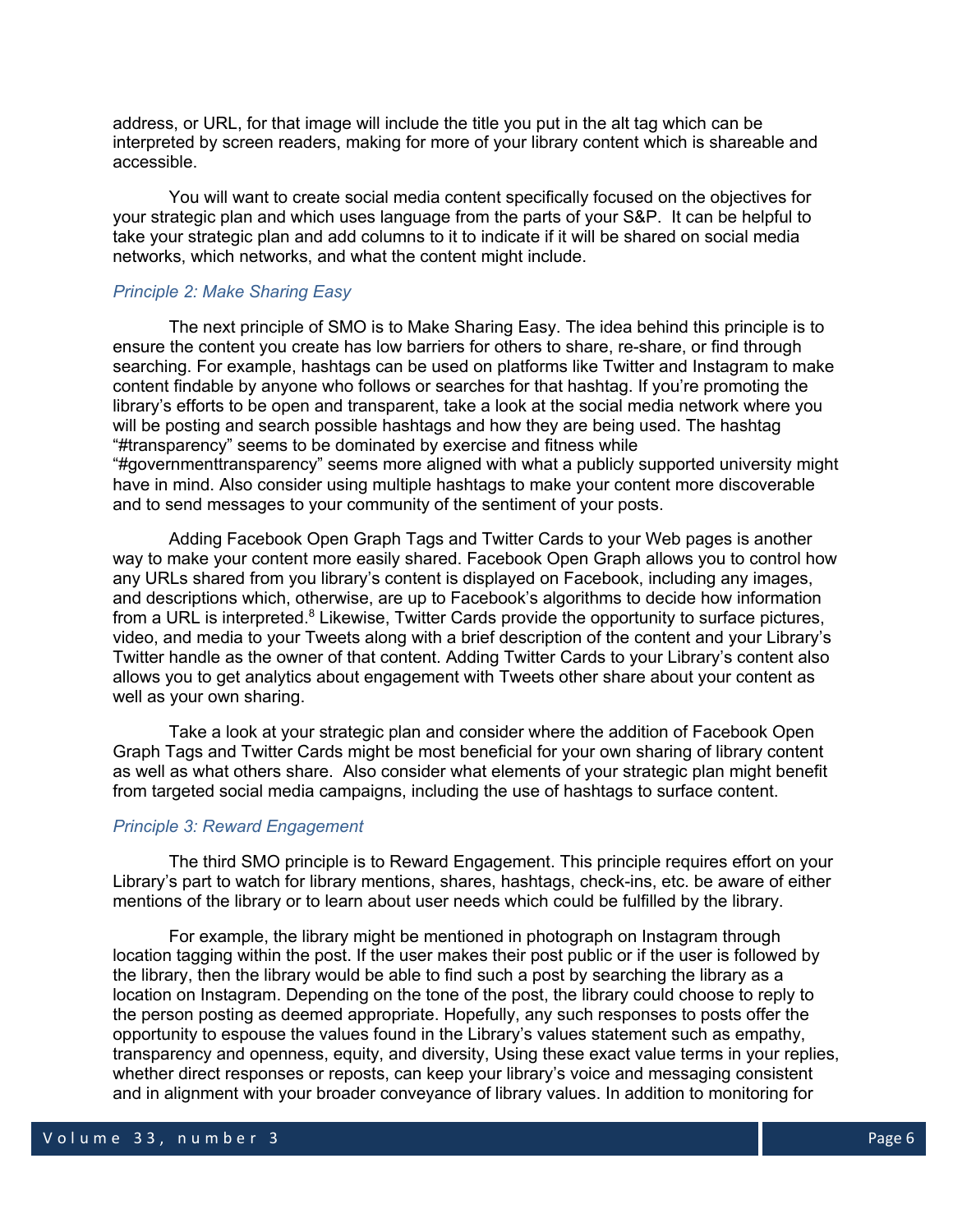direct mentions of the library or the library as a geotagged location, some other examples of rewarding engagement include: responding to user needs (such as a user posting to their community that they don't know how to find articles for a class assignment), commenting on something the user posted (such as something good they did for someone else), following users, and following back users when they follow the library.

It is worth adding a caveat with the principle of Rewarding Engagement. This principle suggests directly engaging with your community. But, what if members of the community do not expect such engagement from the library or do not want such engagement? For example, maybe a user posts a Tweet on Twitter and the library retweets the posting. Maybe that user did not want that Tweet shared more broadly or shared by the library. While social networks have a lot of opportunity for social sharing, issues of privacy should still be of concern. It can be useful to consider the context of posts, the intended audience of the posts, and the reason for the library to engage with the post.

## *Principle 4: Proactively Share*

Proactively Sharing is the fourth principle of social media optimization. The library can proactively share in a variety of ways. First, by following the posting categories and schedule outlined in the social media plan created in the last section, the library has a plan in place to surface content that espouses the library's values and strategic plan progress. Adding geotags to posts can help surface content to others who monitor locations or to others who check-in to those locations. The library does not need to restrict itself to sharing content from the library. Keeping in mind the parts of the S&P, consider what external content might be logical for the library to share. For example, if providing your community with easy access to high-quality information resources is a priority, it might help to surface links to open educational resources which you have deemed to be accurate and reliable.

# *Principle 5: Measure Use and Encourage Reuse*

The final principle of social media optimization is to Measure Use and Encourage Reuse. The first part of this concept is to look at the data you have available to see what is getting engagement with members of your community. Looking at your S&P, you might have a goal to increase access to and use of your library's digital collections. To support this effort, you could look at Google Analytics to review your Web site traffic and the source of that traffic such as the referrer (search engines, social media) or geographic region of the world.<sup>9</sup> Twitter Analytics tells you about your Twitter account engagement, and, for any content on your Web site which has Twitter Cards enabled, they will be a part of the analytics. This information can help you discover when others have shared your library's Web content via Twitter.<sup>10</sup> This information offers the opportunity to follow the earlier reviewed principle of Reward Engagement by possibly interacting with the account that shared the library's content by liking, retweeting, or commenting on the post.

The other part of this principle includes the idea of Encouraging Reuse. One really easy way to encourage reuse is to have clear language on your library's Web site that explains how materials can be used. For example, if you have digital images from your library's special collections posted on your Web site, you could add a Creative Commons license to encourage people to reuse the images and to give attribution to the library in using the images.<sup>11</sup> Looking at the MSU Library, this would espouse the values of openness and transparency and such language could be used in the statement about the Creative Commons licensing.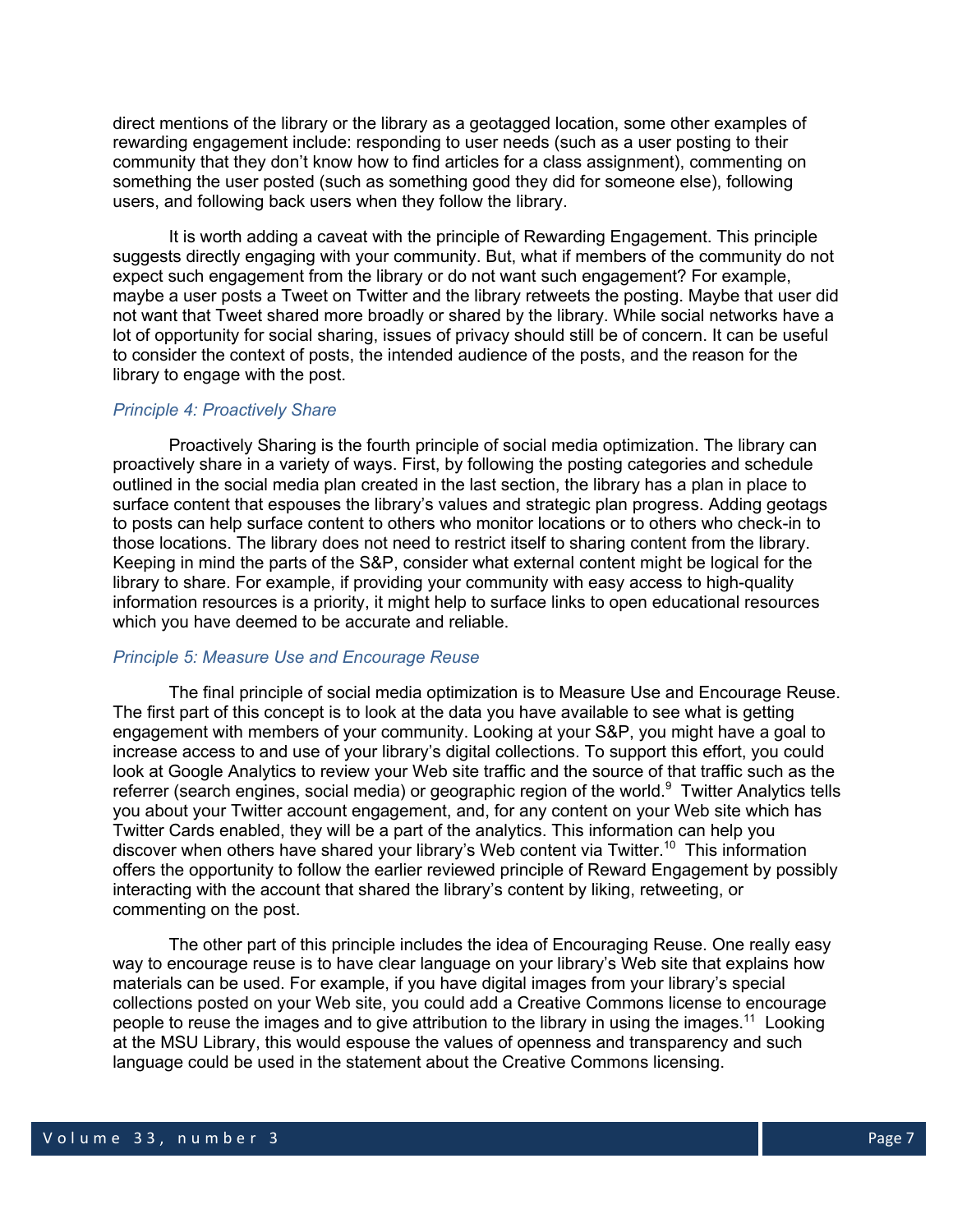# **Further Discussion**

The topics discussed here emphasize the importance of having a social media communication plan which is informed by the statements and plans created by your organization. This article builds on the first in the series which outlined the development of your S&P and how those inform the general communication plan. The next article in this brief series will cover the details of forming a budget communication plan which aligns with your overall communication plan. All of these plans go beyond traditional communications and incorporate your S&P language into other areas of communication which reflect the work and values of the library. If there are additional areas you would like me to cover in future articles, please contact me at email (doralyn@montana.edu) or twitter (@doralyn). Happy communicating!

# **Bibliography**

Creative Commons. "About the Licenses." 2019. https://creativecommons.org/licenses/.

Facebook. "A Guide for Sharing for Webmasters." 2019.

https://developers.facebook.com/docs/sharing/webmasters/.

Google. "Analytics." 2019. https://analytics.google.com/analytics/web.

Montana State University Library. "Mission, Vision, and Values." January 31, 2018.

http://www.lib.montana.edu/about/mission-vision/index.html.

Montana State University Library. "Strategic Plan: Our Vision for the Future." January 31, 2018.

http://www.lib.montana.edu/about/strategic-plan/.

Rossmann, Doralyn. "Creating an Organizationally Embedded Strategic Communication Plan

for Libraries." Library Leadership & Management 33, no. 2 (February 1, 2019).

https://journals.tdl.org/llm/index.php/llm/index.

Rossmann, Doralyn, and Scott W.H. Young. Social Media Optimization: Principles for Building

and Engaging Community. American Library Association, 2016.

https://journals.ala.org/index.php/ltr/issue/viewIssue/617/379.

Twitter. "Alt Text Support for Twitter Cards and the REST API." March 29, 2016.

https://blog.twitter.com/developer/en\_us/a/2016/alt-text-support-for-twitter-cards-andthe-rest-api.html.

Twitter. "Analytics." 2019. https://analytics.twitter.com/.

Twitter. "Optimize Tweets with Cards." 2019.

https://developer.twitter.com/en/docs/tweets/optimize-with-cards/guides/getting-started.